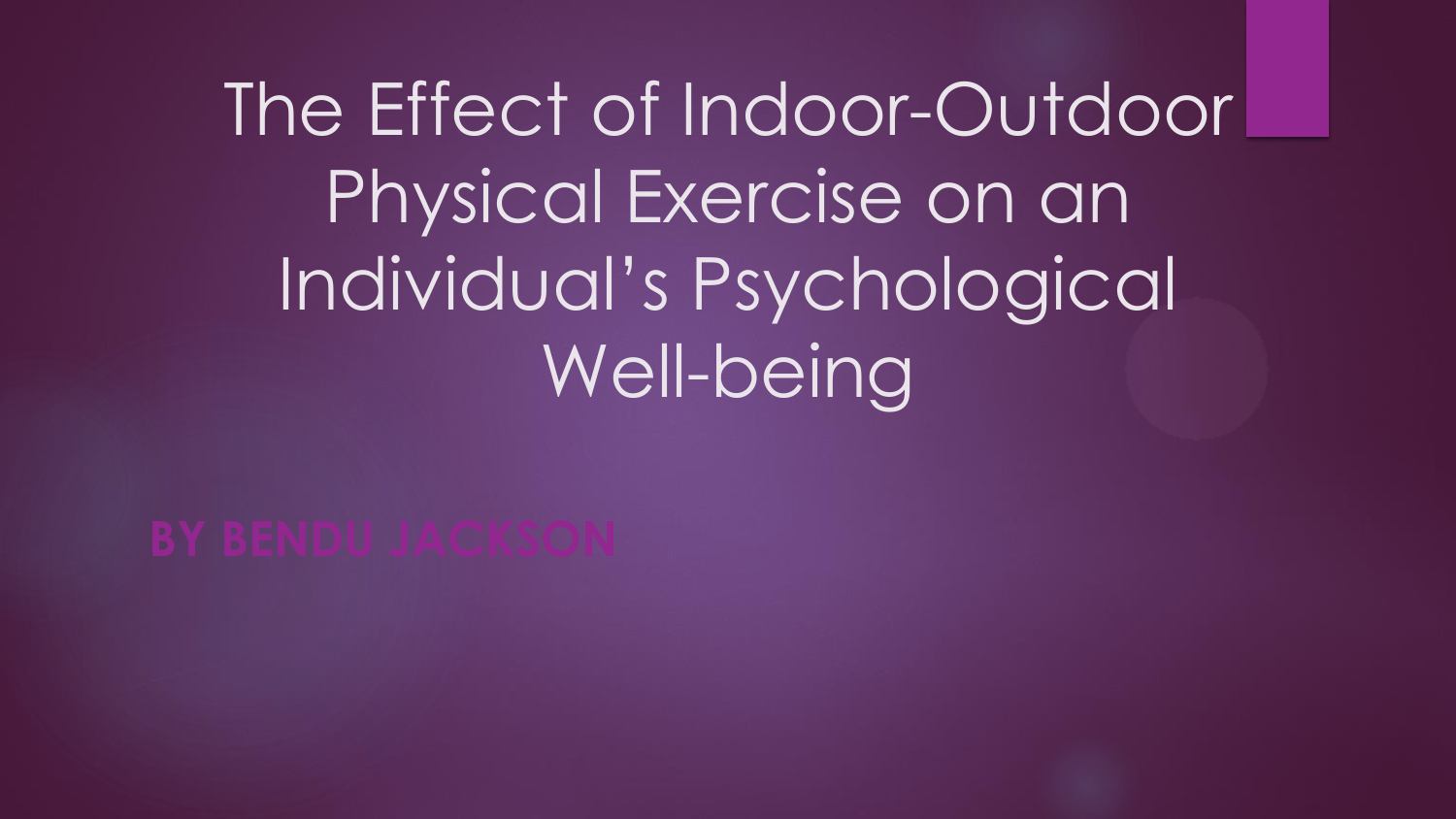## Introduction

- Exercise has been proven to have numerous amount of physiological benefits.
- Exercising on a regular basis has been proven to lower the risks of stroke, heart attack, some cancers, osteoporosis, and improve cardiovascular and cardiorespiratory functioning.
- However, there is still need for knowledge of the effects of physical exercise on an individual's well-being.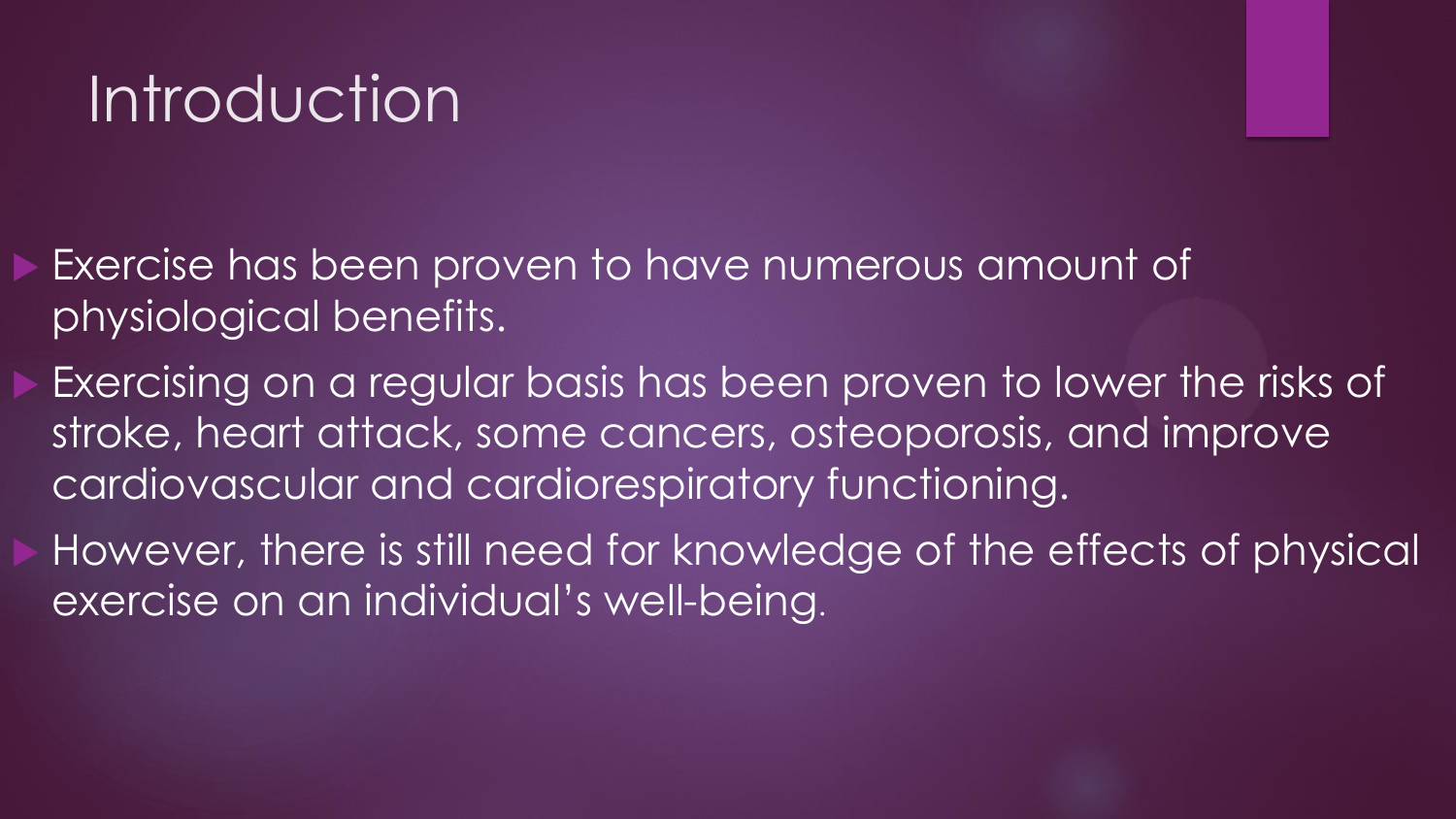#### Statement of the Problem

- Psychological well-being is the overall mental health of an individual's life.
- This includes an individual's stress level, mental illness, and self-image.
- According to the National Institute of Mental Health, there are 43.8 million adults aged 18 or older living with some sort of mental illness in the United States (National Institute of Mental Health, 2015).
	- *"In 2011, the U.S. Centers for Disease Control and Prevention (CDC) reported that antidepressant use in the United States has increased nearly 400% in the*  last two decades, making antidepressants the most frequently used class of *medications by Americans ages 18-44 years. By 2008, 23 percent of women ages 40–59 years were taking antidepressants"* (Levine, B 2013).
- Suicide rates have also increased significantly in the last ten years; about 28 percent (Levine, B 2013).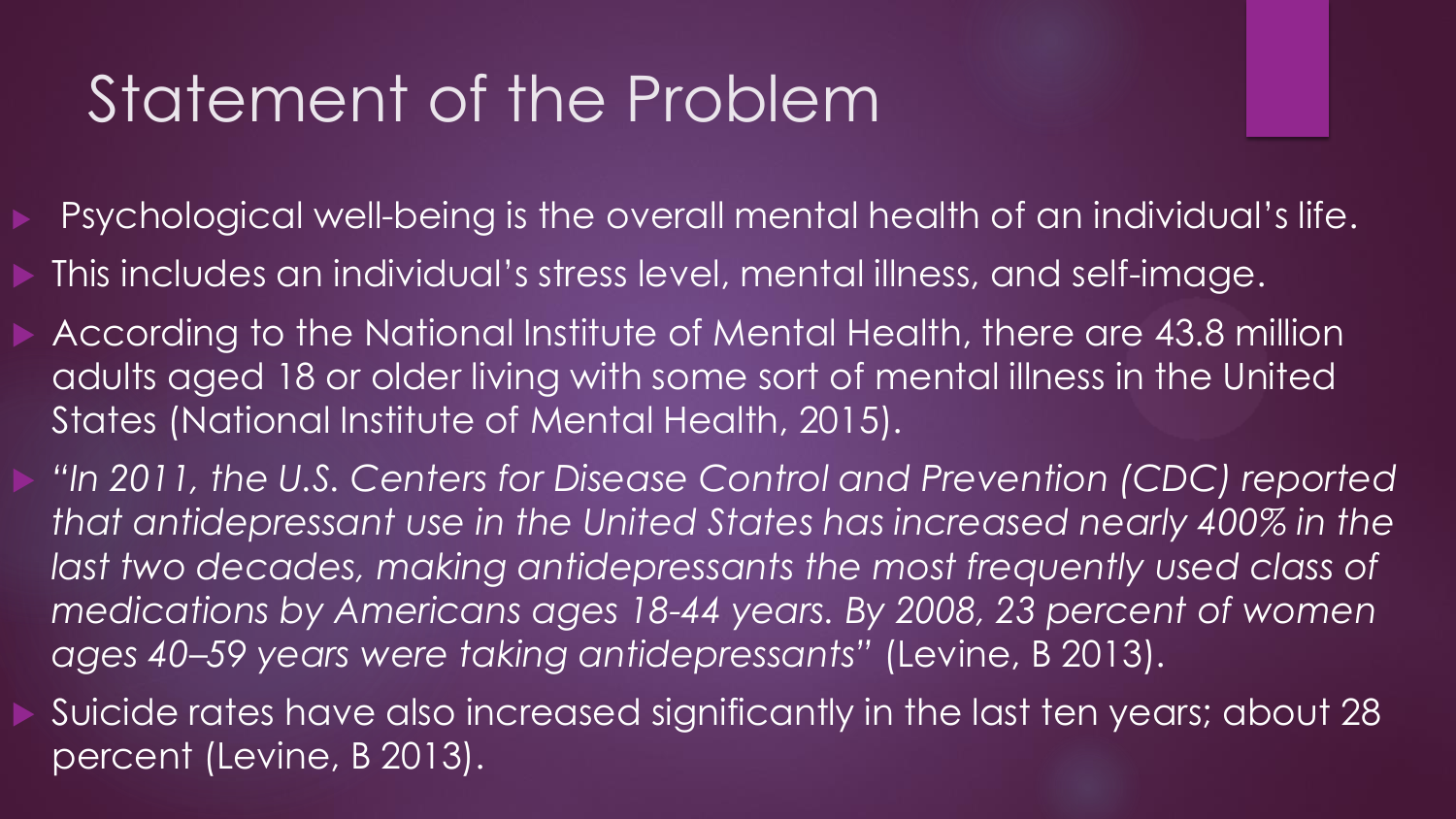#### Purpose

 The purpose of this research is to determine if introducing exercise into an individual's day to day life will prove to be effective and improve the person's overall psychological well-being.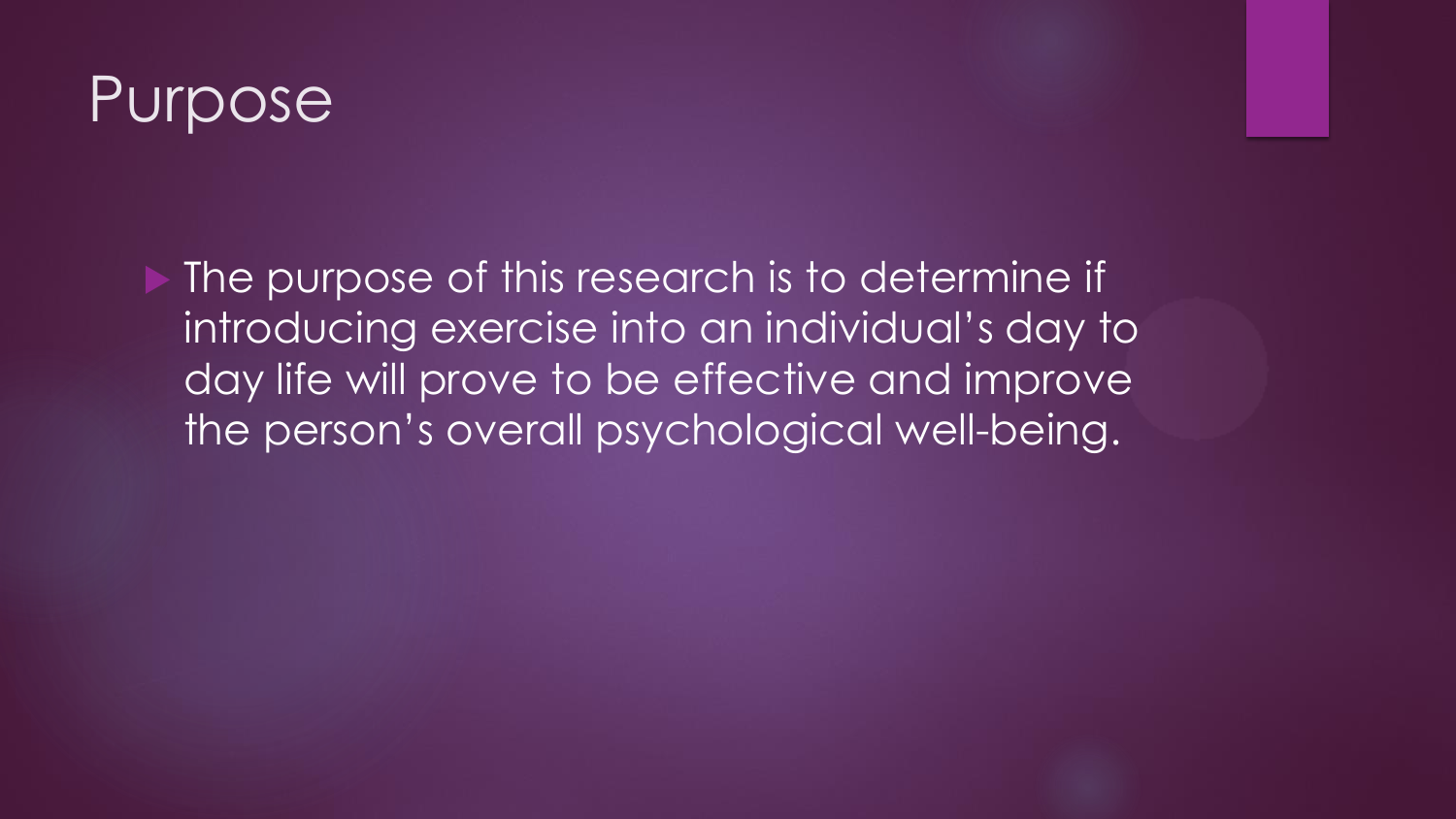## Major Research Question and Sub Questions

- Does exercise improve an individual's overall psychological well-being?
	- What impact will exercising have on an individual's self-esteem?
	- Will physical exercise improve an individual's stress levels?
	- How does physical exercise improve symptoms of depression and anxiety?
	- Does physical exercise elevate mood levels?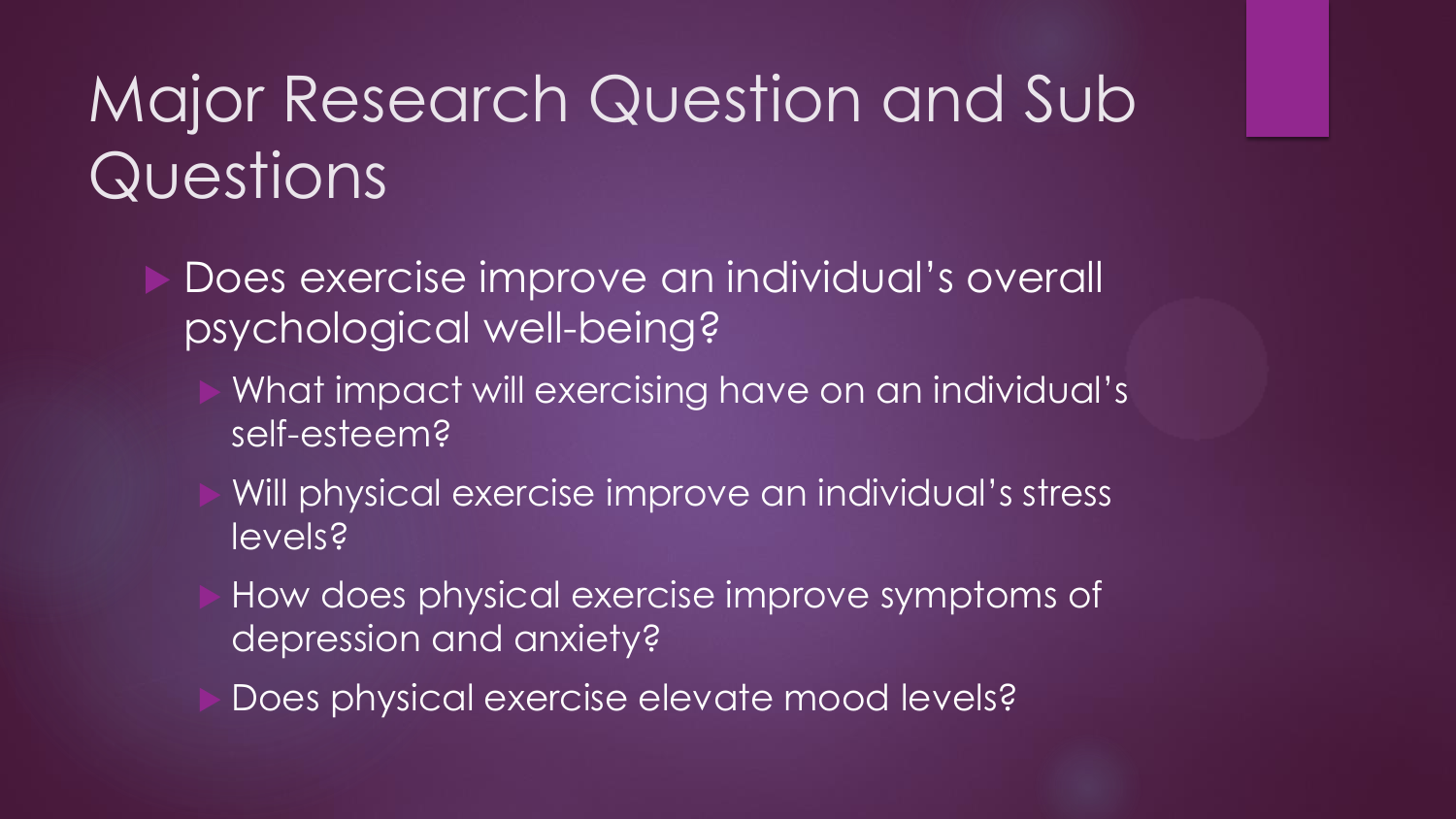### **Hypothesis**

 Indoor-outdoor physical exercise will have a positive effect on an individual's psychological well-being.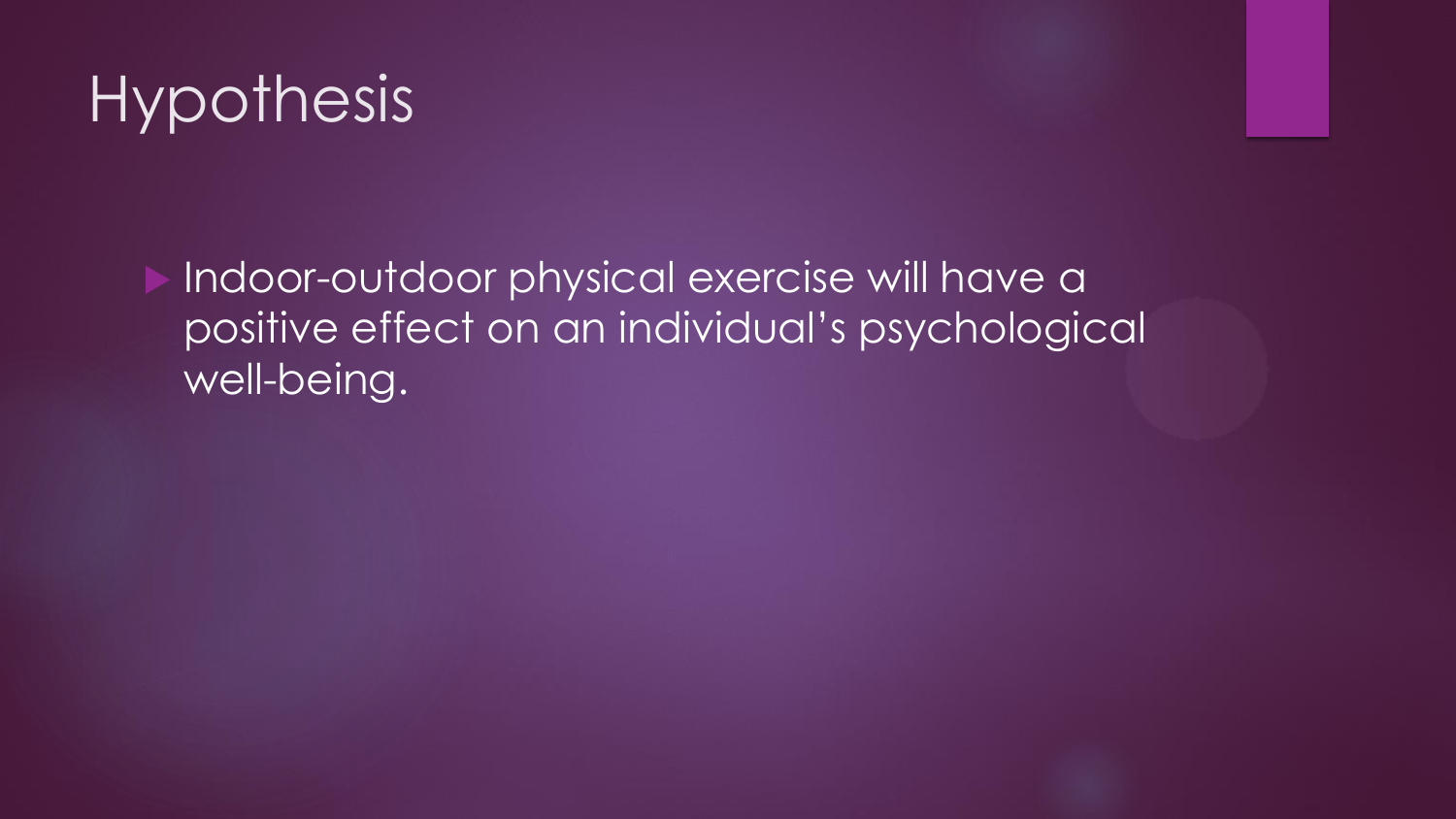## Theoretical Framework

- 30 minutes of physical exercise a day has been proven to decrease depression symptoms.
- Researchers have found 5 minutes of short bursts of aerobic exercise stimulates anti-anxiety effects.
- Exercise has shown to be a preventative intervention as opposed to a corrective intervention.
- Exercise may have both a positive and negative on an individual's self-esteem.
- Aerobic and anaerobic exercise has been known to improve mood levels of individuals.
	- However, there are many factors that contribute to the fluctuation of an individual's mood level.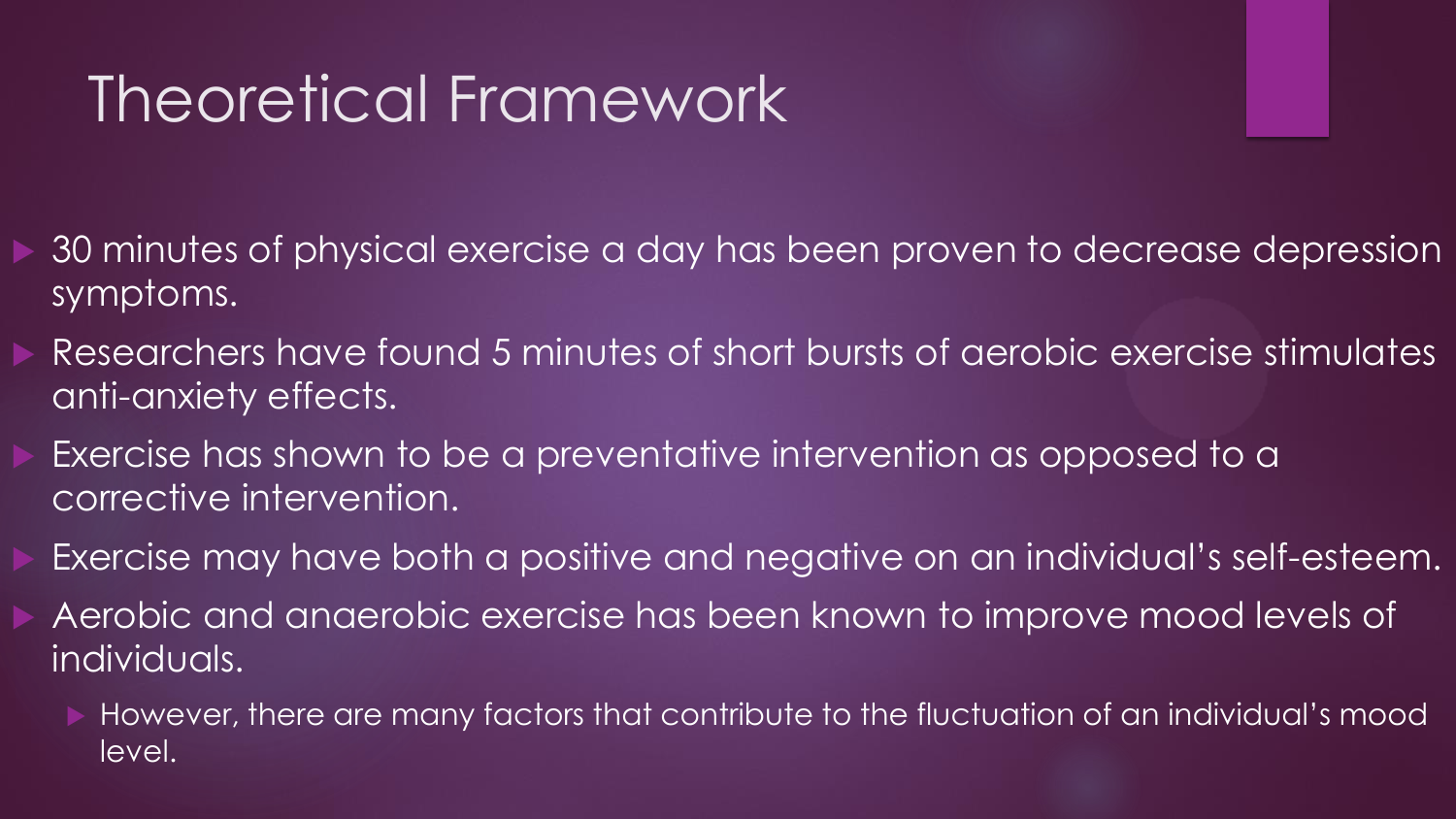#### Significance of the Study

 By conducting this study, researchers can better understand the relationship between exercise and psychological well-being.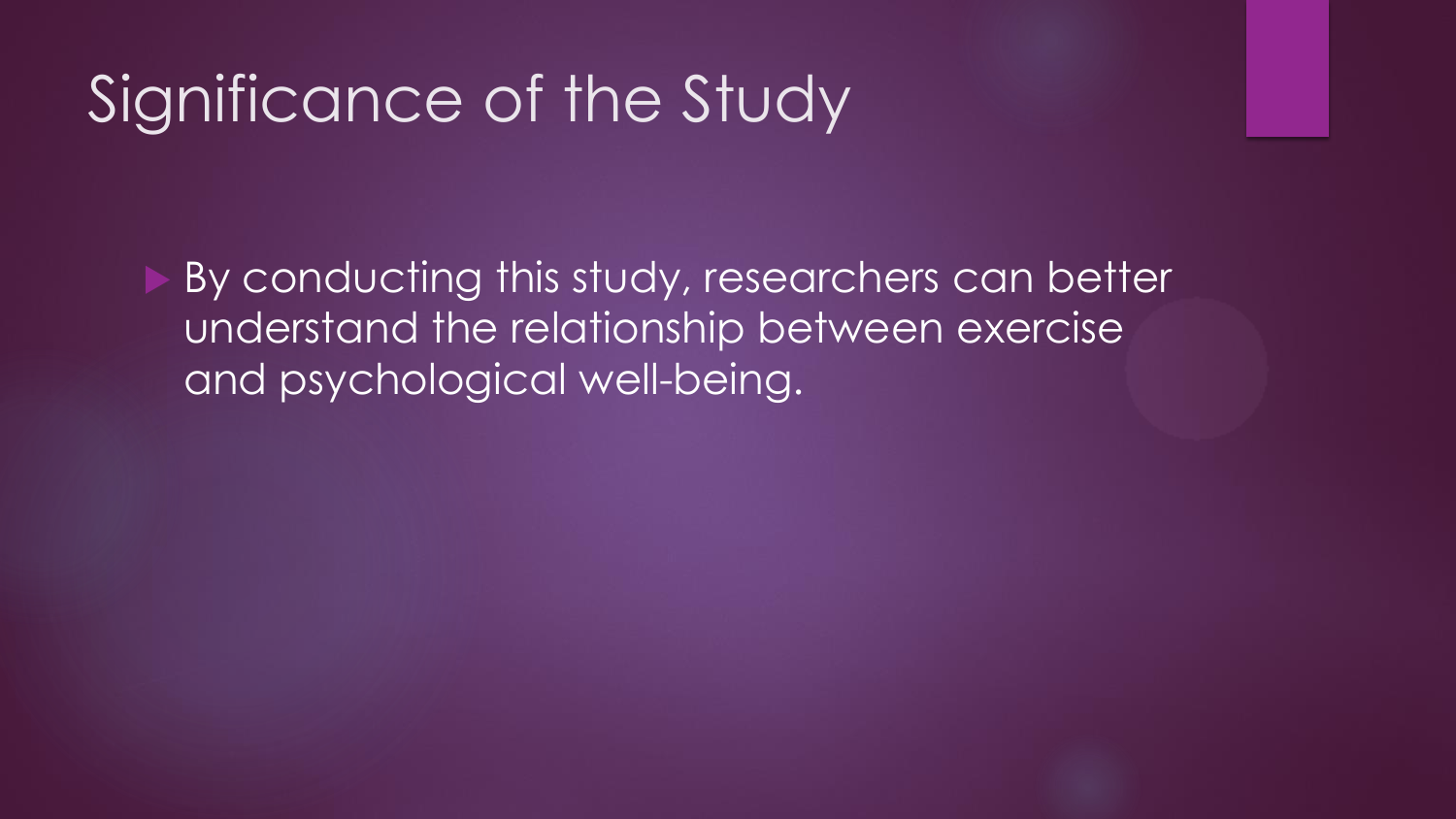## Definition of Terms

- **Psychological Well-being-** is the overall mental health of an individual's life, which includes an individual's stress level, psychological health, mood, and self-esteem.
- **Exercise-** planned, structured, and repetitive physical activity that is performed in order to become stronger, healthier, and improve overall well-being (World Health Organization, 2015).
- **Anxiety-** is a mental disorder characterized by intense, excessive, and persistent worrying and fear about the future, social situations, school, work, and family and friends.
- **Depression-** is a mood disorder characterized by overwhelming sadness and loss of interest (Mayo Clinic, 2015).
- **Mood-** a feeling or state of mind.
- **Stress-** physical or emotional response to internal or external stimuli.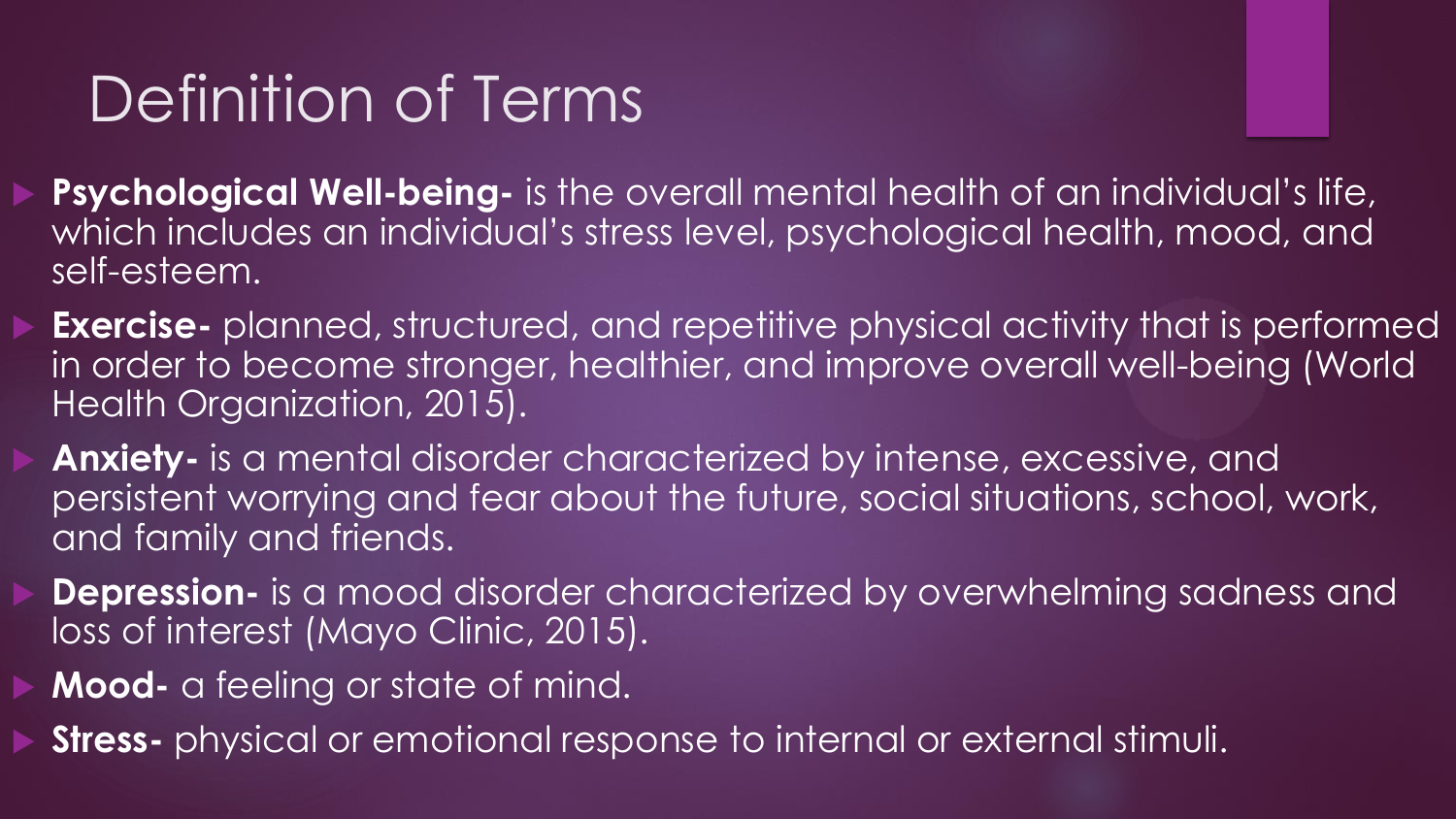#### Assumption

 Psychological well-being is an umbrella term that includes an individual's stress level, mental illness, and self-image.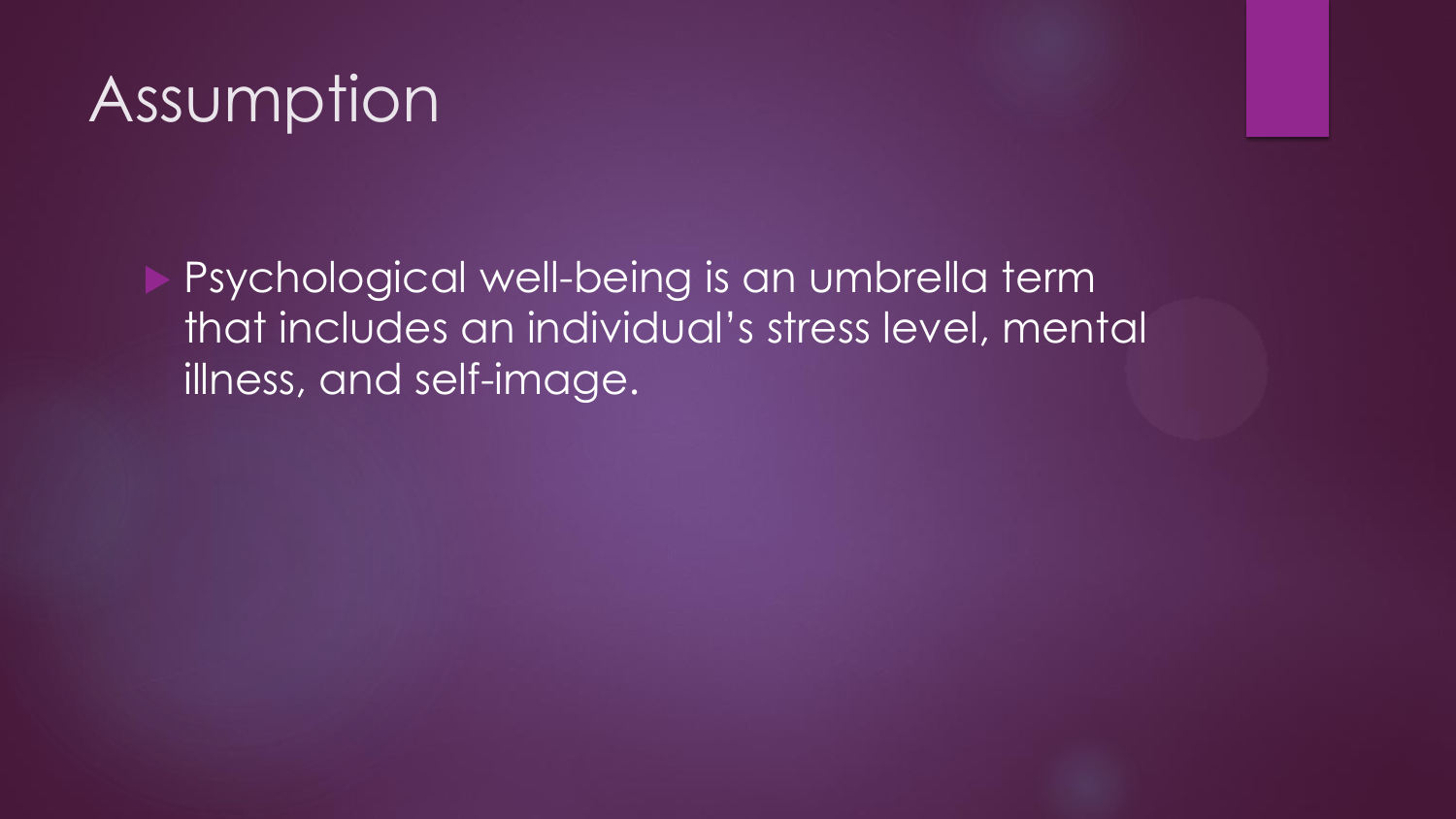## Limitations

- Some participants may provide false information.
- Some participants may not exercise.
- The sample may inadequately represent the population.
- External factors such as school, work, weather, and family obligations may interfere with a participant's ability to exercise.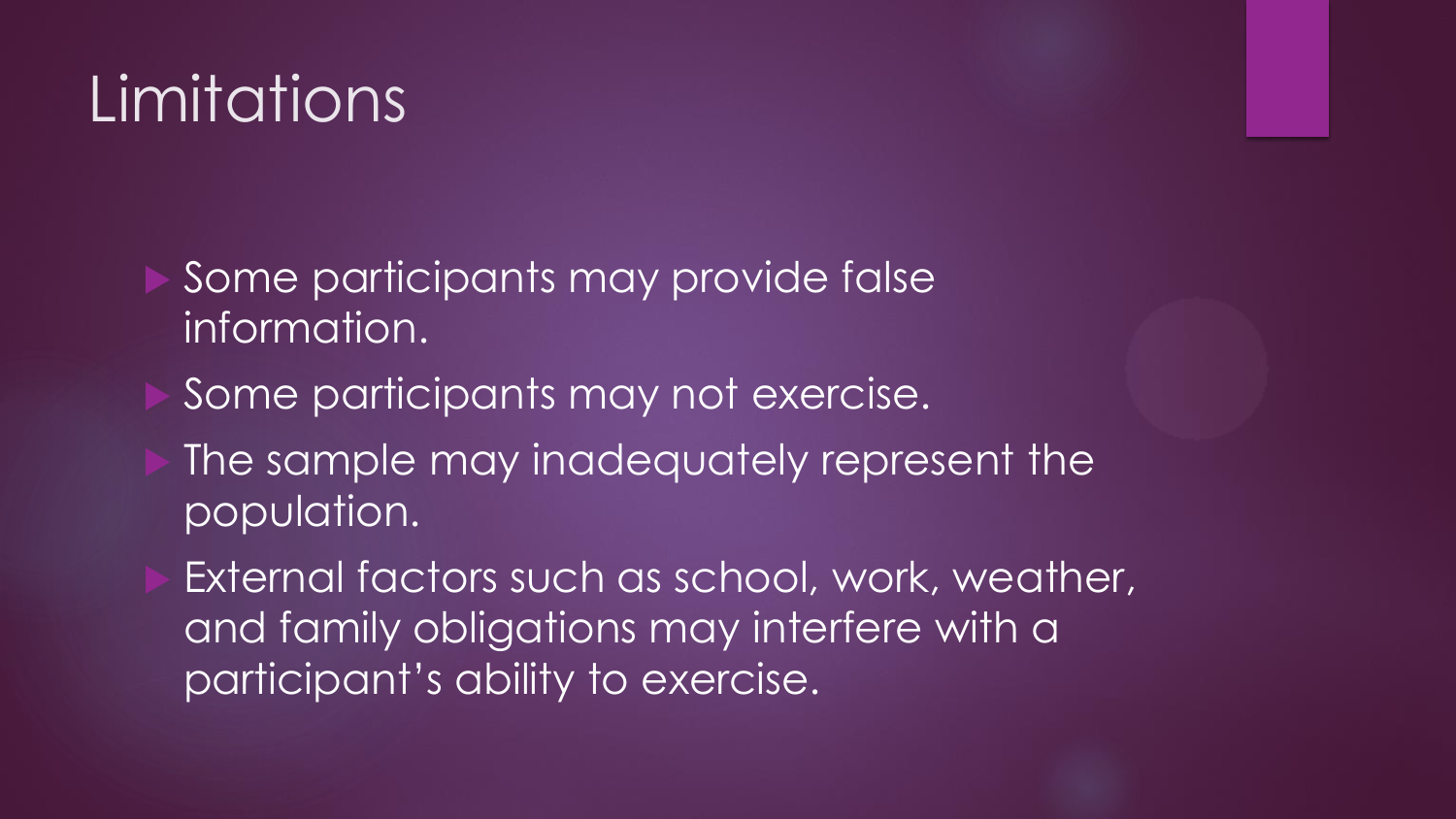#### **Delimitations**

- Research study is based on individuals on Facebook.
- Participants in this study are eighteen years of age or older.
- Research study tests the effect of indooroutdoor physical exercise on an individual's psychological well-being.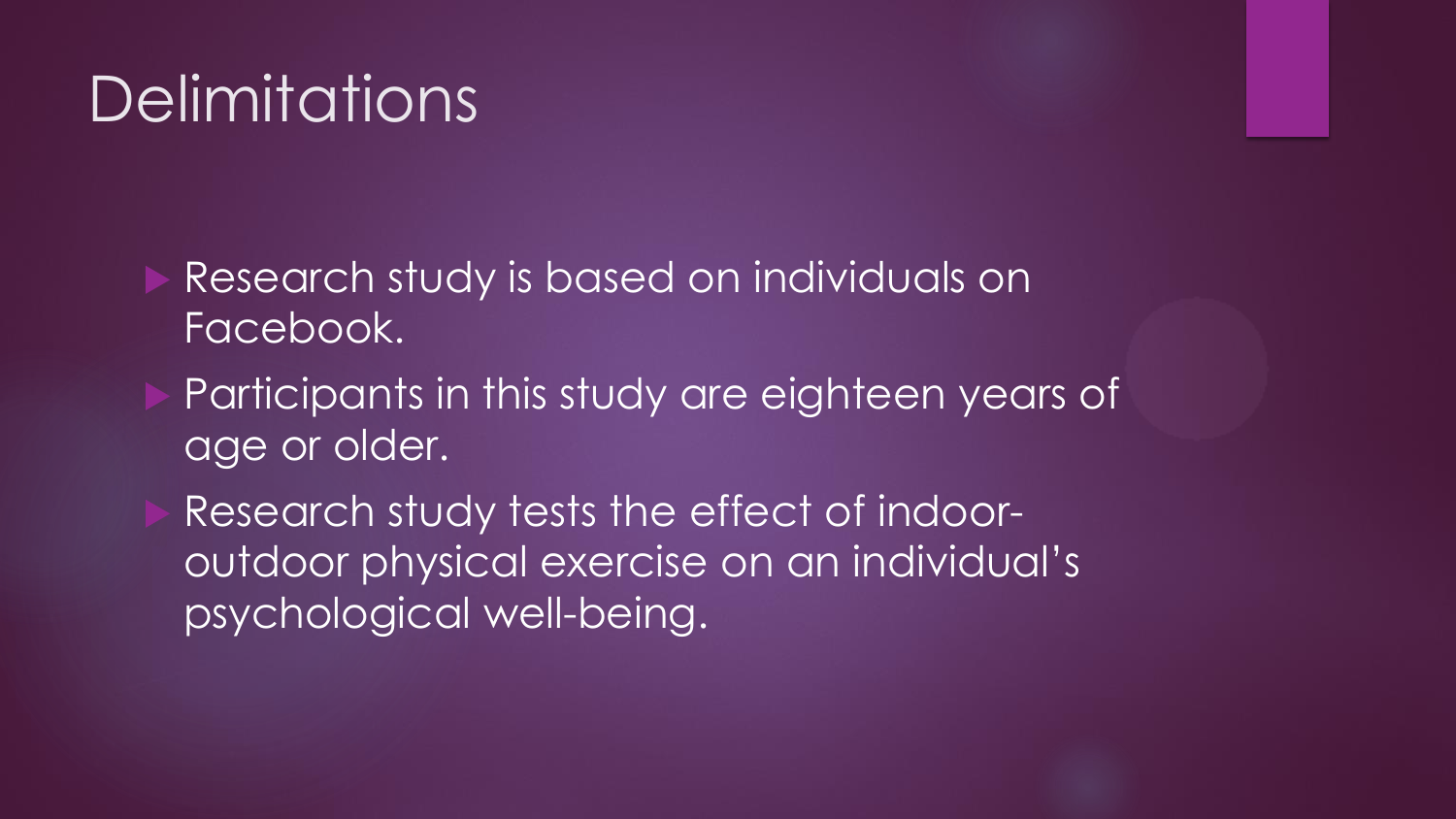#### **Methodology**

Phenomenological

"A study that attempts to understand people's perceptions, perspectives, and understandings of a particular situation" (p. 145).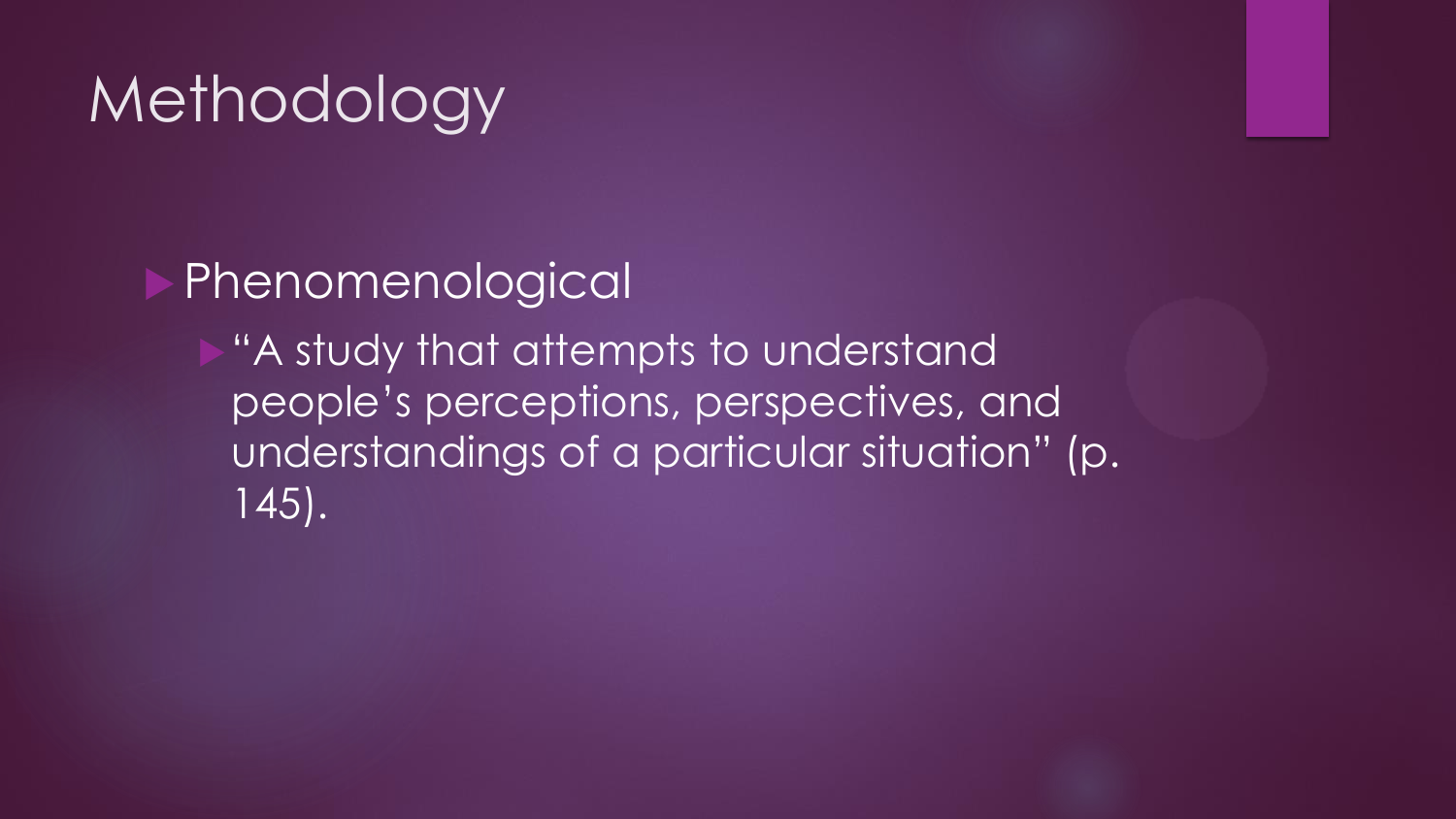#### Sampling Design

Purposeful sampling

10 individual's participated in this study

 They were asked a series of field-tested questions to determine if they were good candidates for this experiment.

 Next, participants were given the task of exercising for a period of three weeks, to see what effects exercising yielded to the improvement of their overall psychological wellbeing.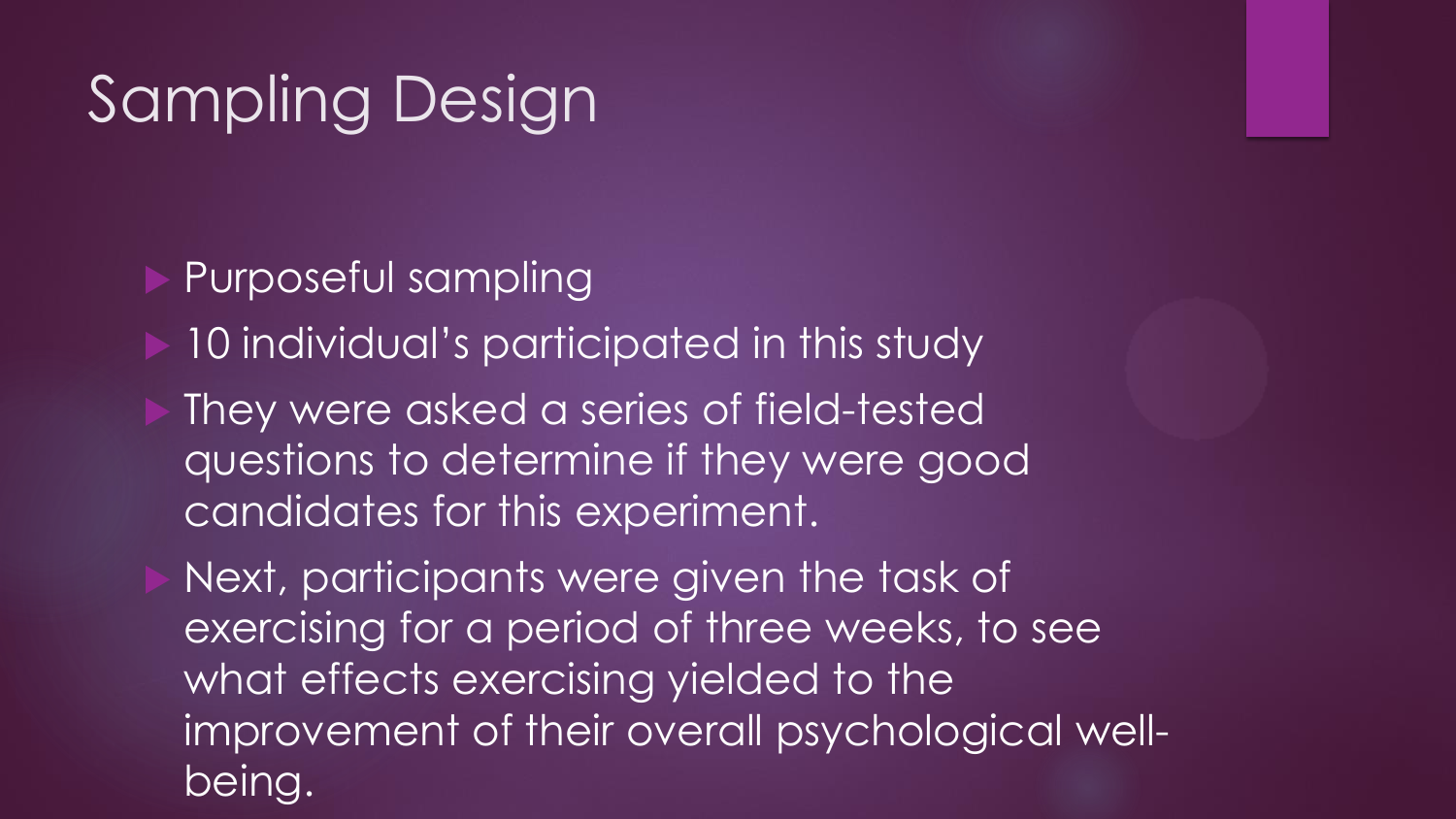## Data Collection

- Post an announcement on Facebook for volunteers for the research study.
- Supply informed consent papers for volunteers to sign.
- Go over any questions the volunteers have about the research study.
- Ask volunteers what they are currently doing to manage their psychological wellbeing and the history of when they or others notices their psychological well-being began to deteriorate.
- Ask volunteers to implement indoor or outdoor physical exercise into their daily lives for three weeks.
- At the beginning of every week contact volunteers to go over the effect exercise is having on their mood levels, stress levels, self-esteem, depression and anxiety symptoms.
- Make sure to remind volunteers they are allowed to stop at any time during the study if the questions are triggering unpleasant memories and thank them for participating in the study.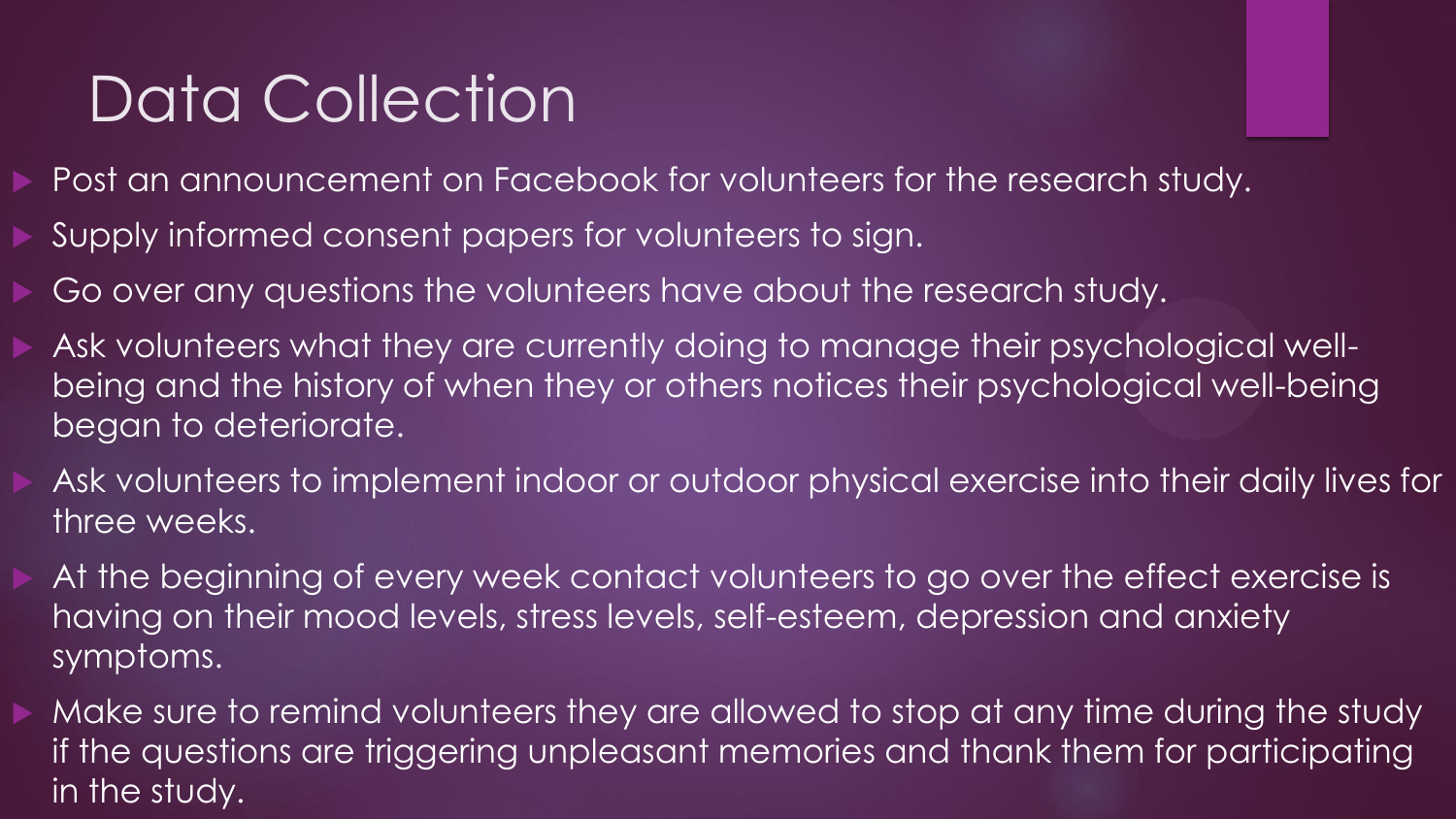## Data Analysis

- In the preliminary stage, volunteers were asked to rate their mood, stress, and self-esteem levels, their depression and anxiety symptoms, and the history of their psychological well-being.
- The researchers used Thematic analysis for the data analysis.
	- Allows the researcher to examine patterns in the research.
	- At the end of each week, for three weeks, the researcher will see if there are any patterns in the research and to see if the individuals participating in the study are noticing any effects of exercise on their psychological well-being.
- **The researcher will also go over the voice recorder after each** session to look for themes coming across in the research, from the participants.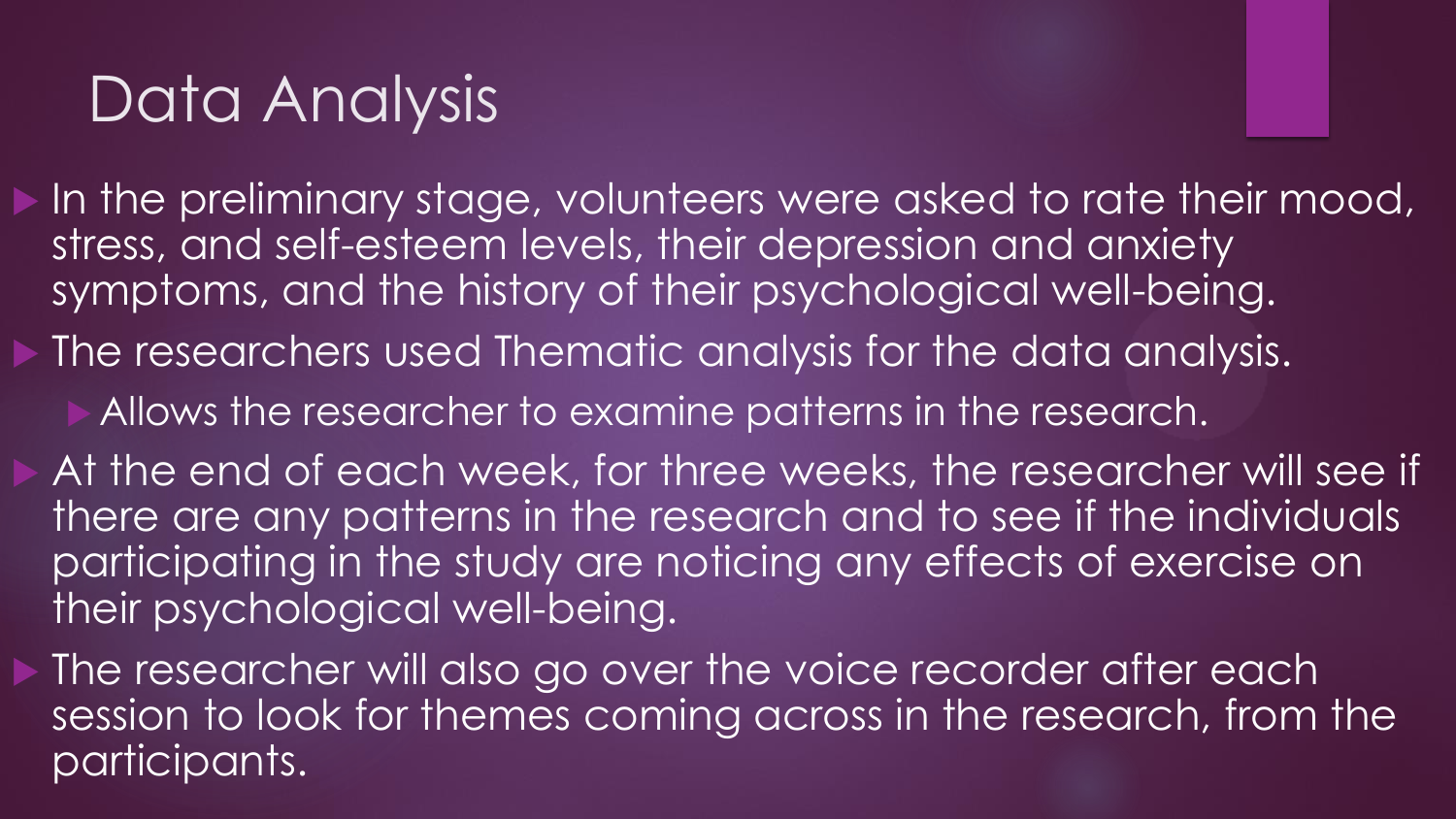#### Self-Esteem

- Exercise has both a positive and negative effect on individual's suffering from low self-esteem.
- A person may use exercise in a way that is damaging to the physiology.
- Some individuals may develop eating and other mental disorders due to excessive exercising.

#### Theme

 During discussion six out of the ten participants noticed changes in their selfesteem.

#### They felt better about themselves.

 The six participants noticed they were more assertive in their daily lives, they felt more confident when going out, and when selfdoubt crept into their minds, they did not let it ruin their whole day.

 None of the participants reported exercising excessively.

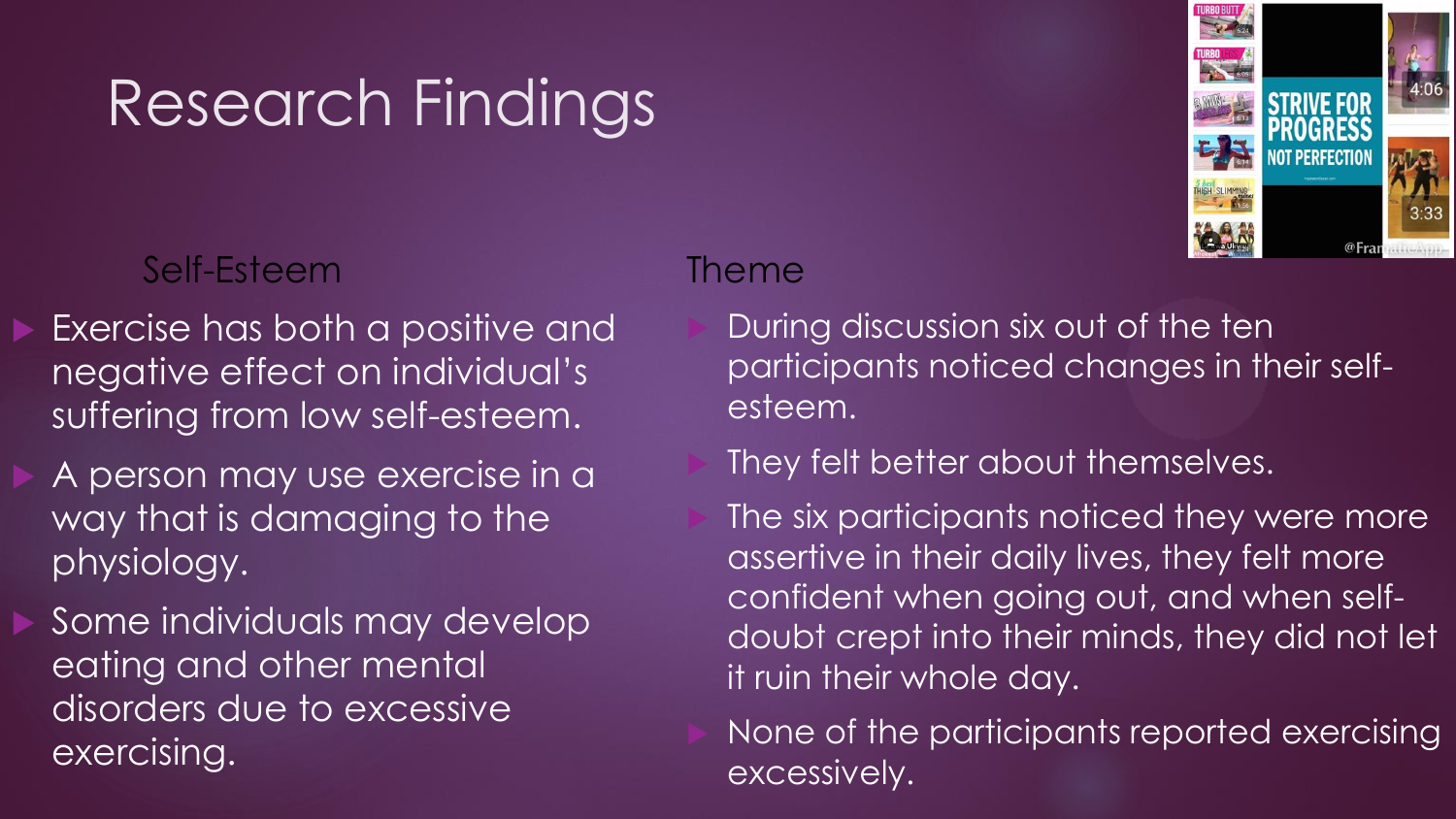#### **Stress**

- Aerobic exercise is known to have a positive correlation on stress levels.
- Studies show exercise as being a manager of stress instead of a corrective intervention.

- All ten of the participants reported a significant decrease in their stress levels.
- Eight of the participants said they went to bed at a reasonable time each night.
- Those who exercised in the morning reported feeling less stressed throughout the day.
- Those who exercised at night said they felt more relaxed after exercising.
- One participant reported they did not have frequent headaches, since beginning the program; which is a symptom of stress.

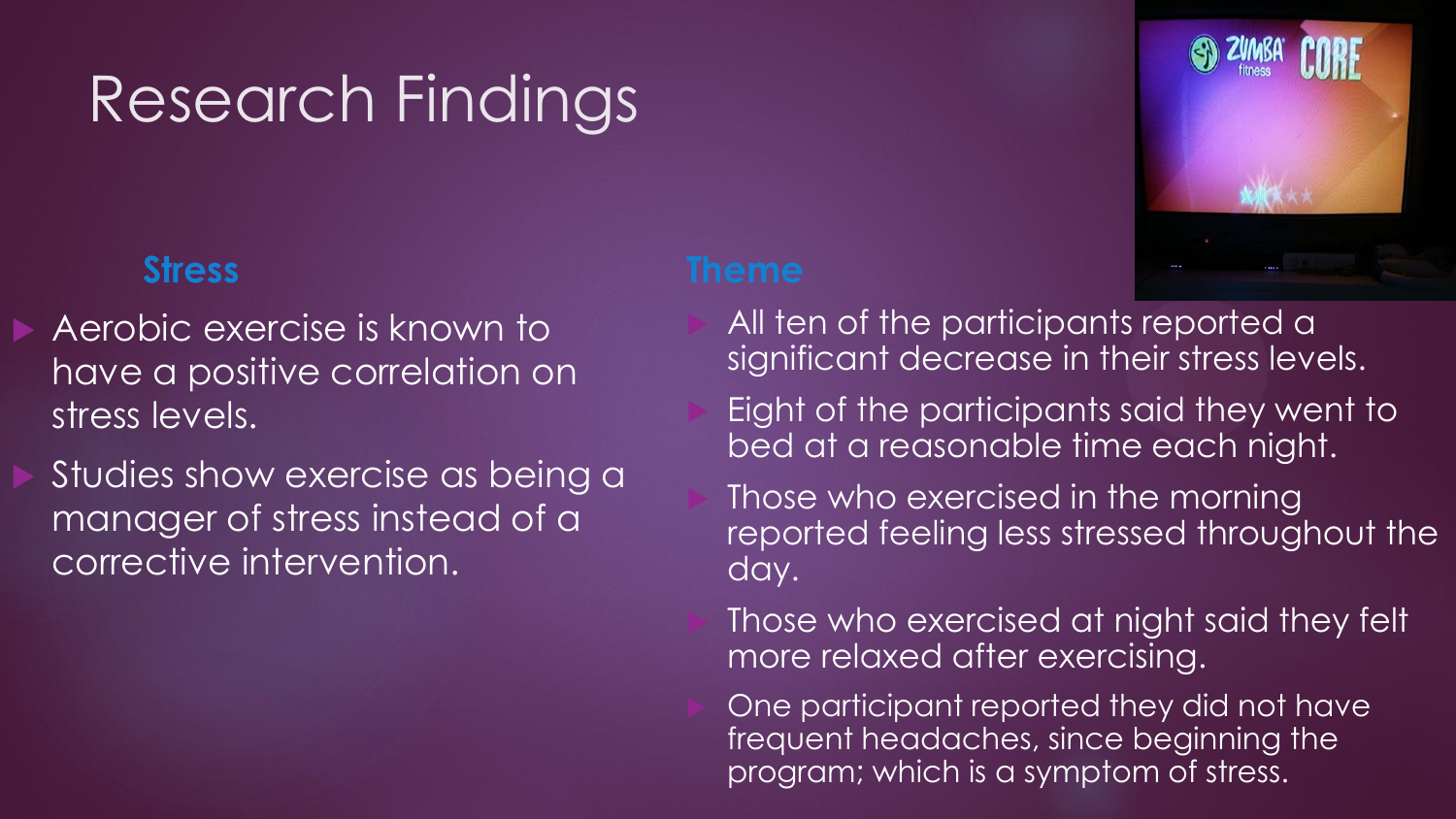#### **Depression**

- People suffering from depression have a tendency to not exercise.
- Exercising for thirty minutes a day has been proven to have anti-depressive effects on those with depression.
- Researchers have also found exercise to be both a preventative and corrective intervention.
- Programs lasting at least sixteen weeks yield the best results.

 Out of the five participants suffering with depression three noticed a change in their depression symptoms.

- Decreased insomnia episodes to seven out of the twenty-one days.
- Increased energy.
- Increased appetite.
- Decrease in the amount of feeling alone, hopeless, and worthless.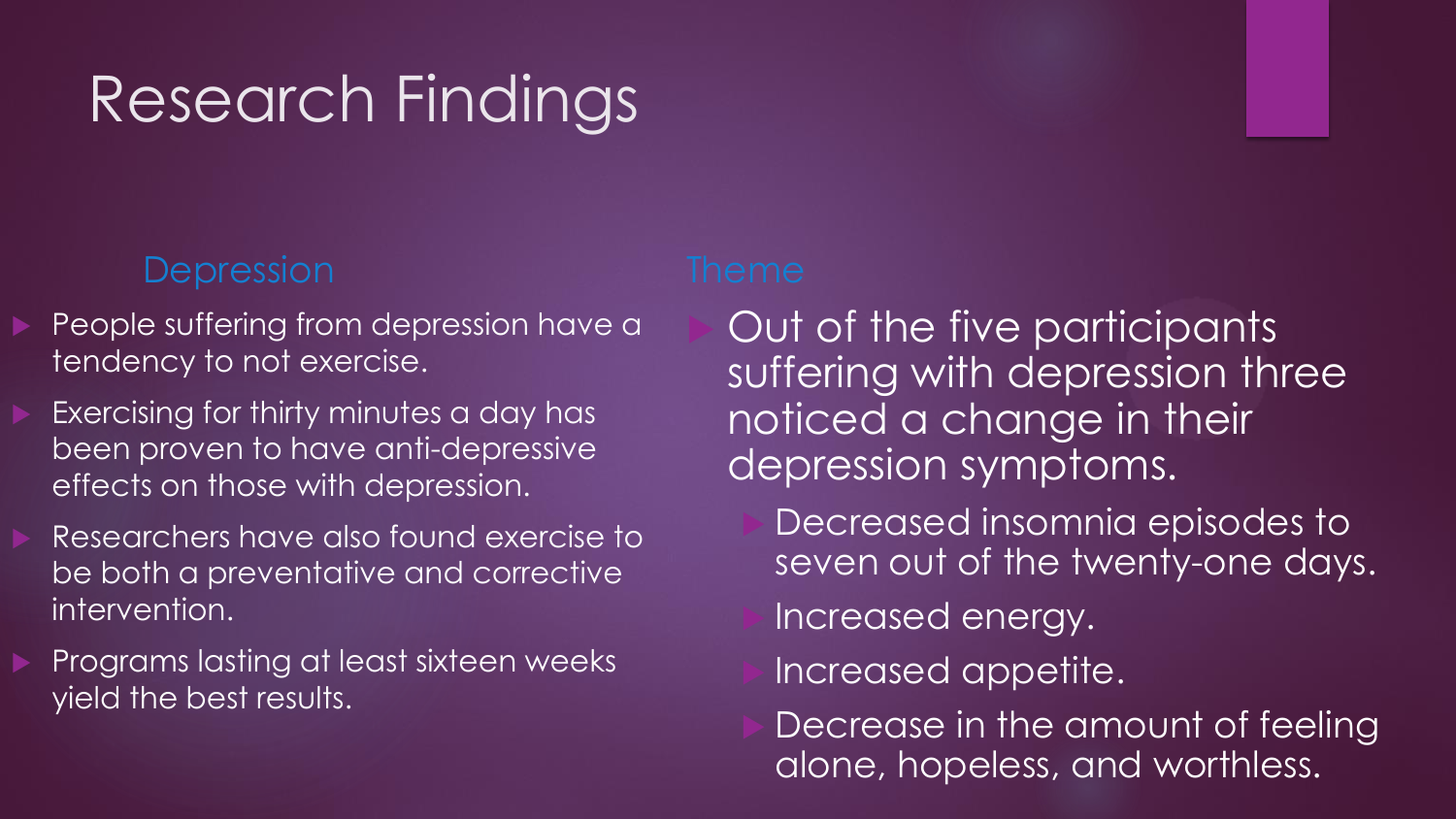Scuderi, R. (2015). *Depression* [Photograph]. Retrieved from http://www.lifehack.org/articles/communication/rec ognize-the-warning-signs-of-depression.html

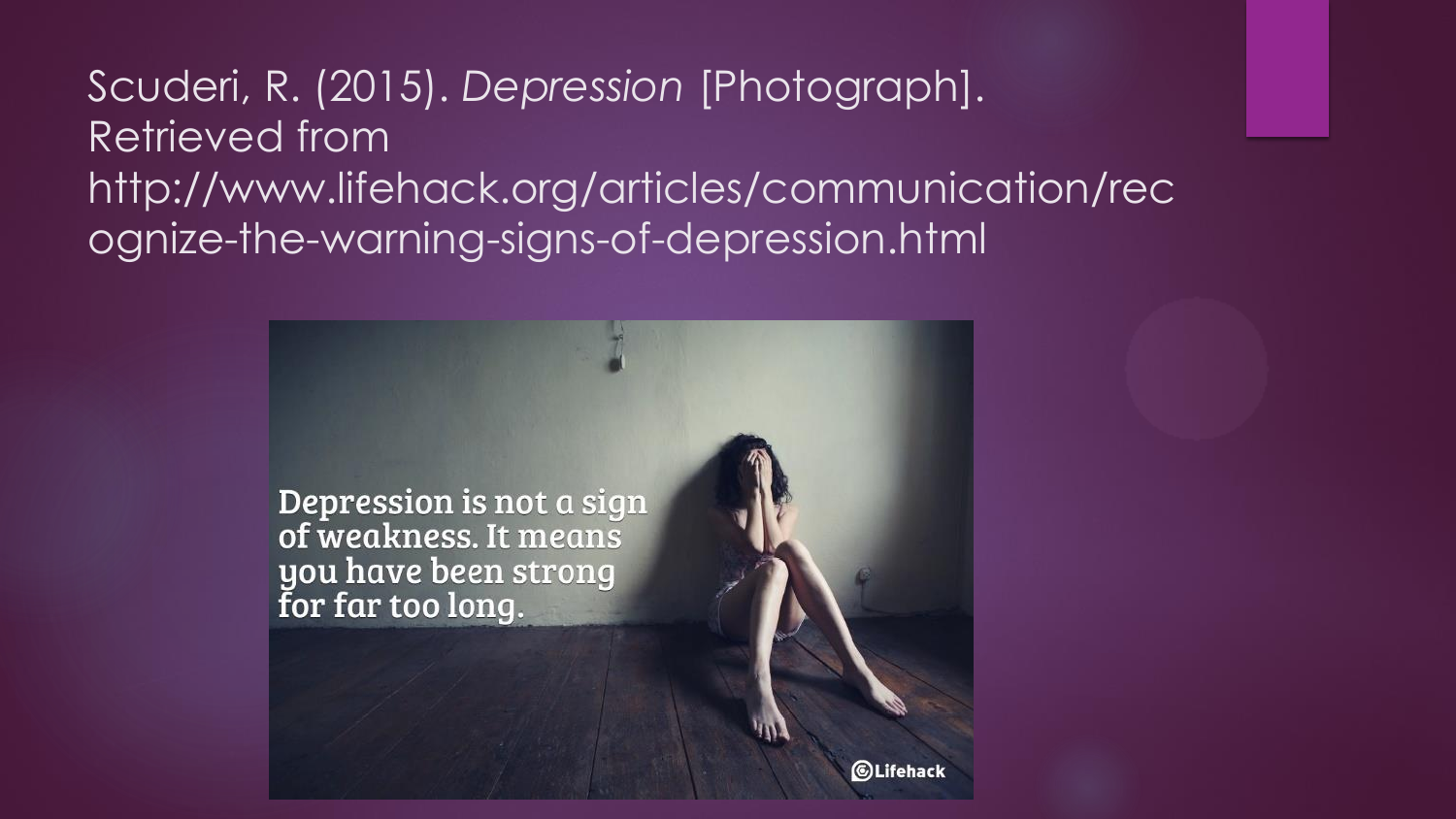#### Anxiety

- In terms of psychological wellbeing, exercise has the greatest effect on anxiety.
- Researchers also found that short bursts of five-minute aerobic exercises stimulates anti-anxiety effects.

 Exercise had the most impact on those suffering from anxiety. All participants noticed a change in their anxiety symptoms. Decrease in worrying about the future. Decrease worrying about traumatizing past events. Being more open to social situations. Less fatigue. Decrease in the frequency of headaches. Decrease sweat levels, in social situations.

 Decrease instances of hot flashes. (Overwhelming increase in body temperature)

 Two of the participants that suffer from frequent anxiety attacks reported to only having eleven panic attacks out of the twentyone days.

- One of the participants said they would have panic attacks at least twice a day.
- The other said they would have them once a day, depending on their schedule.

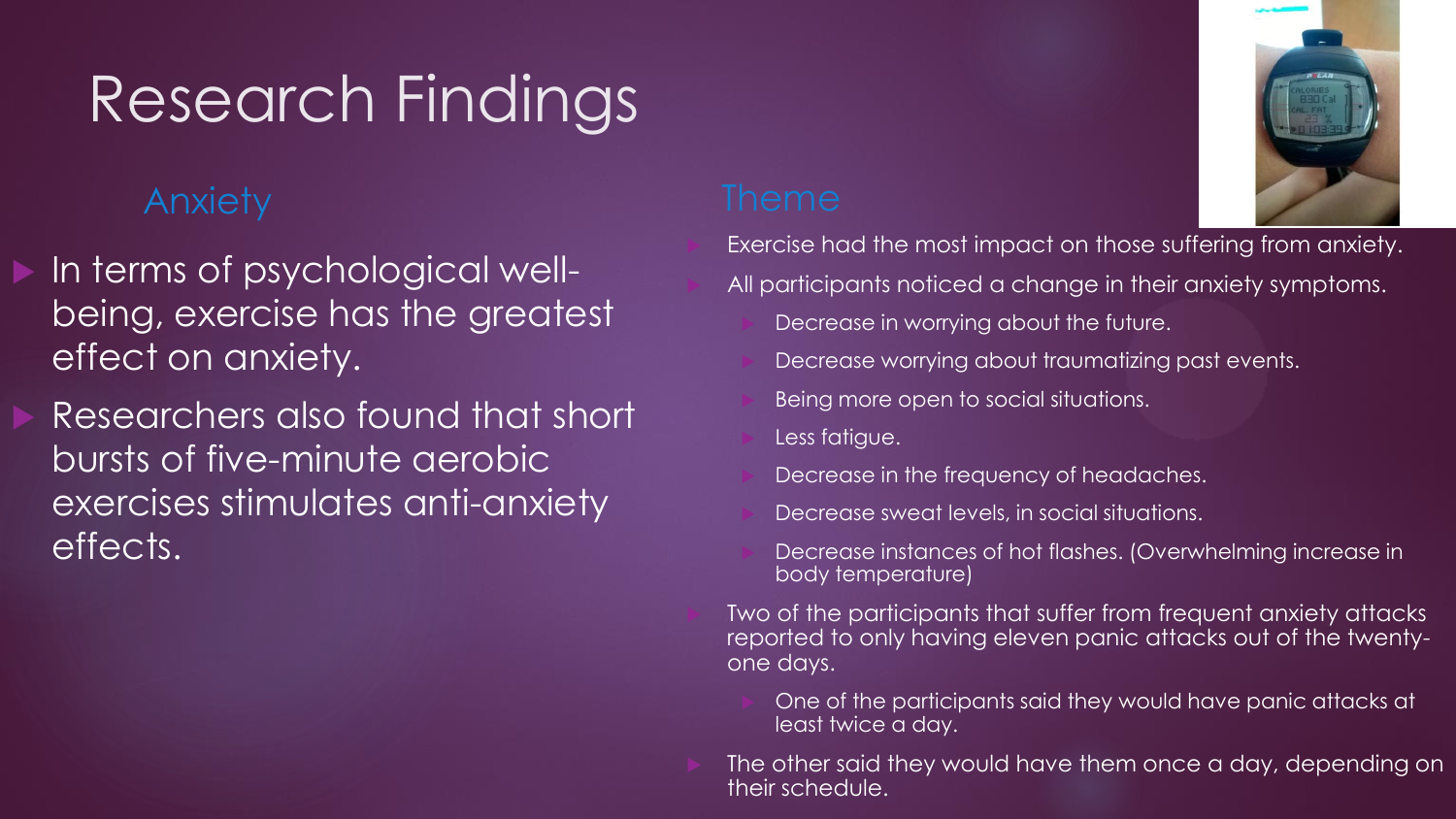#### Mood

- Out of all the psychological well-being mood is the least documented.
- Researchers are still perplexed as to how exercise affects mood.
- Due to the fact mood is affected by many factors.
- Anaerobic and aerobic exercise acts as an anti-depressive drug and it releases endorphins, which has been proven to have a calming effect and improve mood levels.

- Participants found this the hardest question to answer.
- Two of the participants did not notice any changes to their mood levels.

 One participant said they noticed a change in their moods, but did not know if it was due to his promotion at his job that he was hoping for or due to exercising.

 Another participant reconnected with a loved one and does not know if their mood levels changed due to that or exercising.

 The other six participants attributed, their increase in mood level to exercising.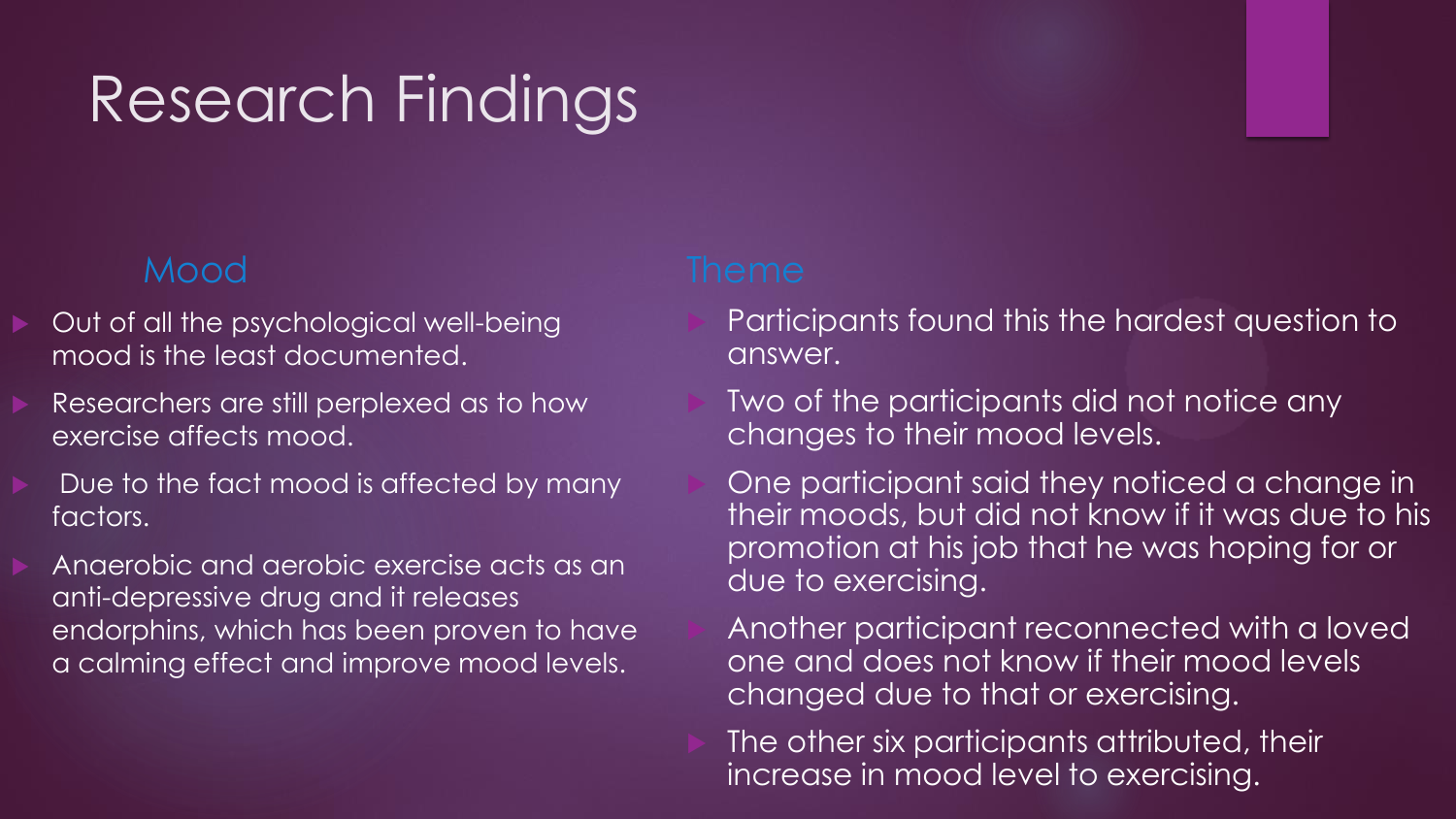The Wheel of Persuasion. (2013, August 29). How Are You Feeling Today? [Photograph]. Retrieved from http://www.wheelofpersuasion.com/technique/affectheuristic/

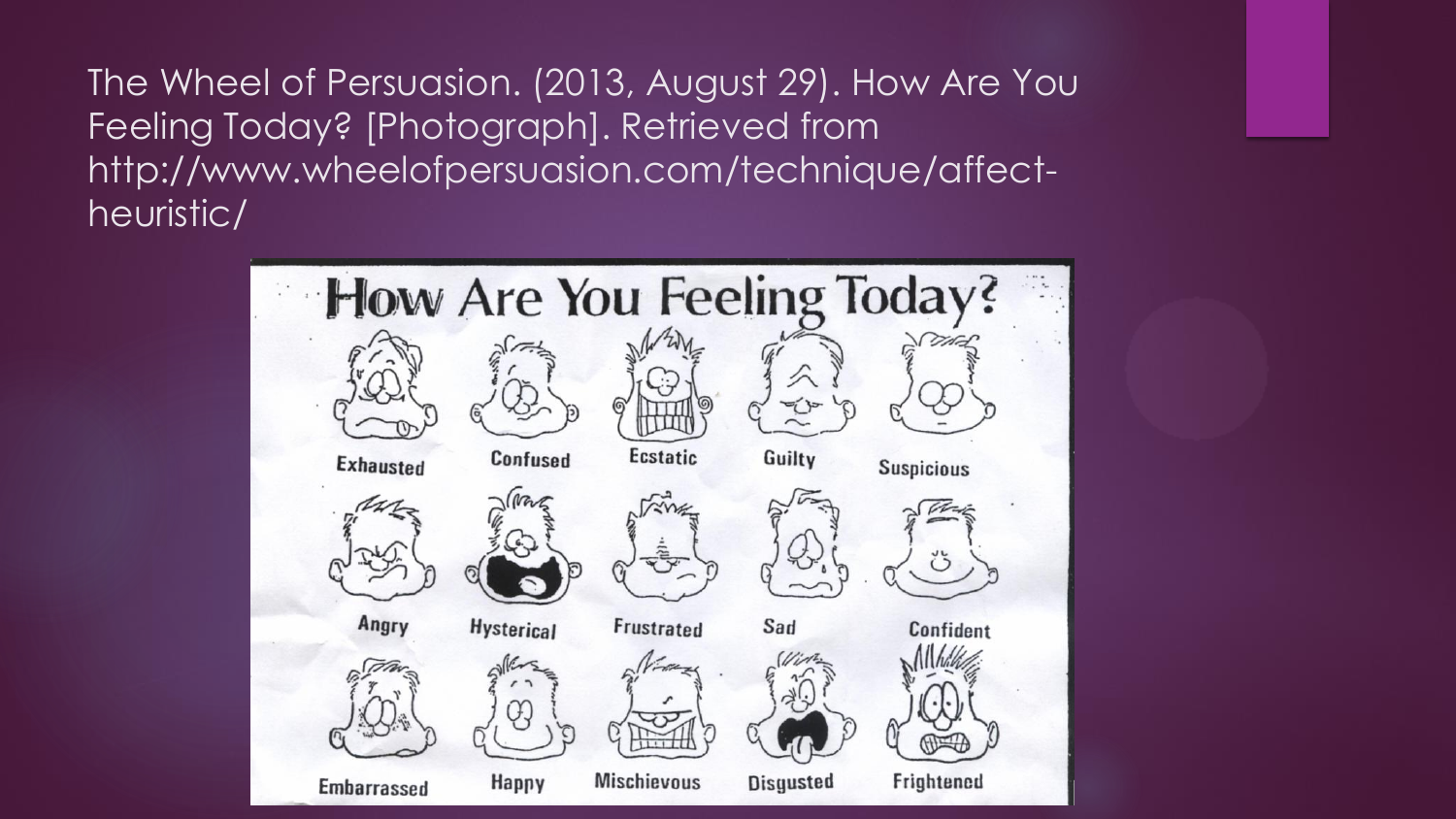### Recommendations for Future **Studies**

 Larger Sample Size Before and After Experiment Period of 16 weeks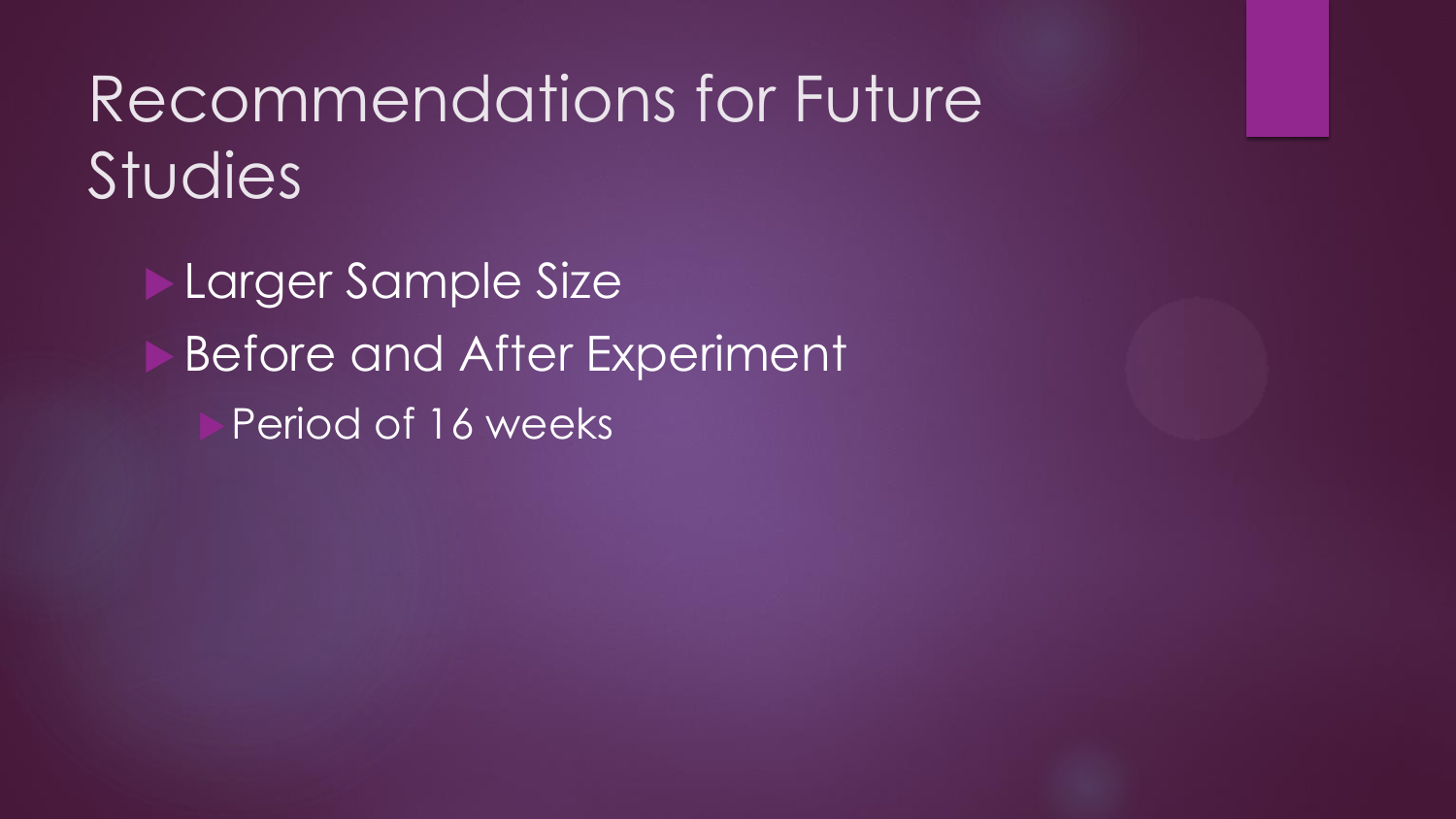#### Conclusion

 The hypothesis, which states that indooroutdoor physical exercise will have a positive effect on an individual's psychological well-being, was supported by the data collected.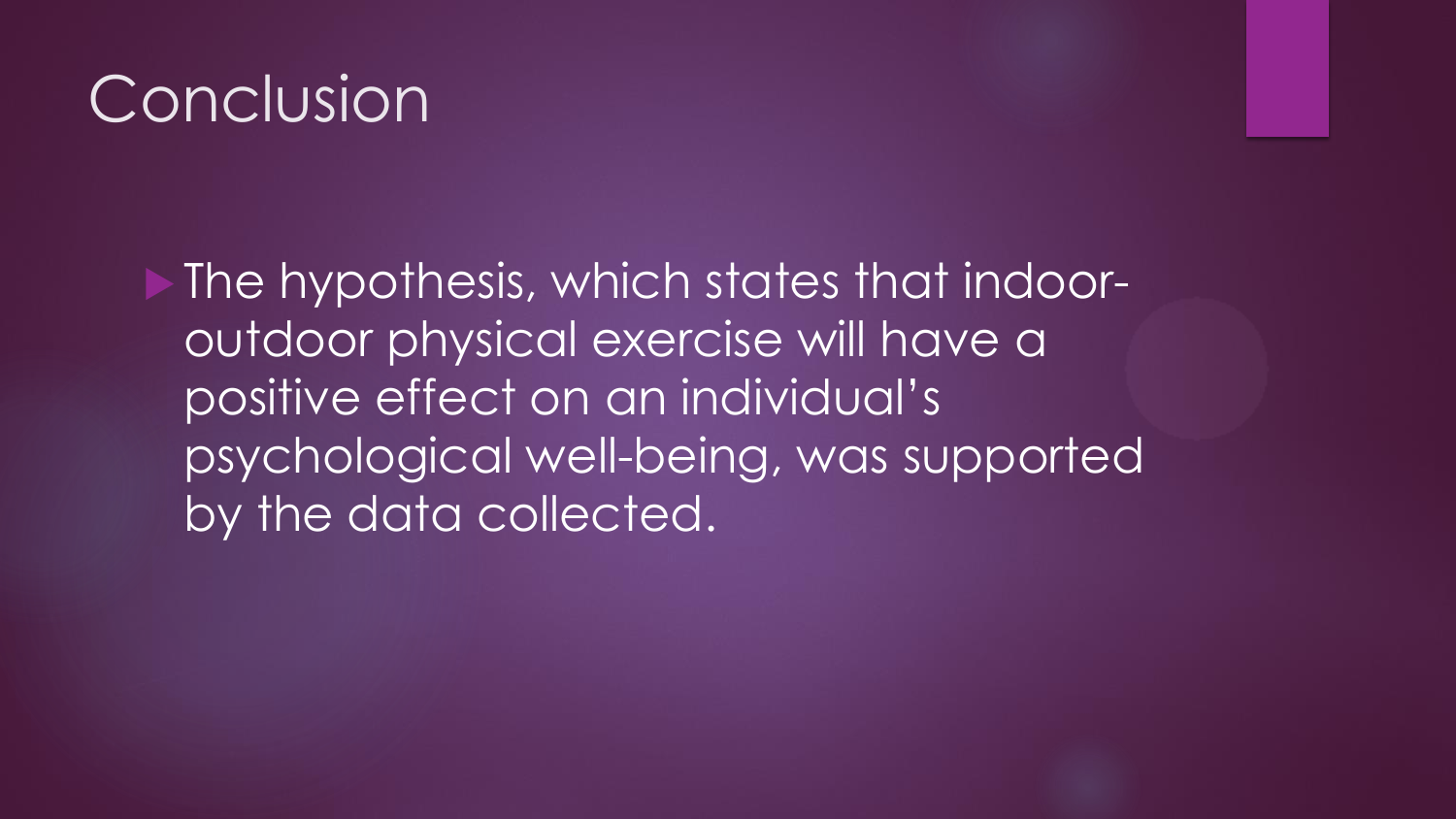### References

- Alfermann, D., & Stoll, O. (2000). Effects of physical exercise on self-concept and well-being. *International Journal of Sport Psychology, 31(1), 47-65. Retrieved from*
- Asmundson, Ph.D., G., Fetzner, M.A., M. G., DeBoer, M.A., L. B., Powers, Ph.D., M. B., Otto, Ph.D., M. W., & Smits, Ph.D., J. (2013). Let's get physical: A contemporary review of the anxiolytic effects of exercise for anxiety and its disorder. *Anxiety and Depression Association of America*, *30*, 362-373. doi:10.1002/da.22043
- Bartley, C. A., Hay, M., & Bloch, M. H. (2013). Meta-analysis: Aerobic exercise for the treatment of anxiety disorders. *Progress in Neuro-Psychopharmacology & Biological Psychiatry*, *45*, 34-39. Retrieved from <http://www.ncbi.nlm.nih.gov/pubmed/23643675>
- Blumenthal, J. A., Babyak, M. A., Murali Doraiswamy, P., Watkins, L., Hoffman, B. M., Barbour, K. A., ... Sherwood, A. (2007). Exercise and Pharmacotherapy in the Treatment of Major Depressive Disorder. *Psychosomatic Medicine*, *69*(7), 587–596.
- Centers of Disease Control and Prevention. (2015, June 4). Needs for Adults | Physical Activity | DNPAO | CDC. Retrieved from
- Dr. Fox, K. R. (2007). The influence of physical activity on mental well-being. *Public Health Nutrition*, *2*(3), 411-418. Retrieved from
- Hassmen, Ph.D., P., Koivula, Ph.D., N., & Uutela, Ph.D., A. (2000). Physical Exercise and Psychological Well-Being: A Population Study in Finland. *Preventive Medicine*, *30*(1), 17-25. doi:10.1006/pmed.1999.0597
- Herring, M. P., Jacob, M. L., Suveg, C., & O'Connor, P. J. (2011). Effects of short-term exercise training on signs and symptoms of generalized anxiety disorder. *Mental Health and Physical Activity*, *4*(2), 71-77. doi:10.1016/j.mhpa.2011.07.002
- Kravitz, Ph.D., L. (2015). Exercise and Psychological Health. Retrieved from
- Leedy, P. D., & Ormrod, J. E. (2013). *Practical research: Planning and design* (10th ed.). Upper Saddle River, NJ: Prentice Hall.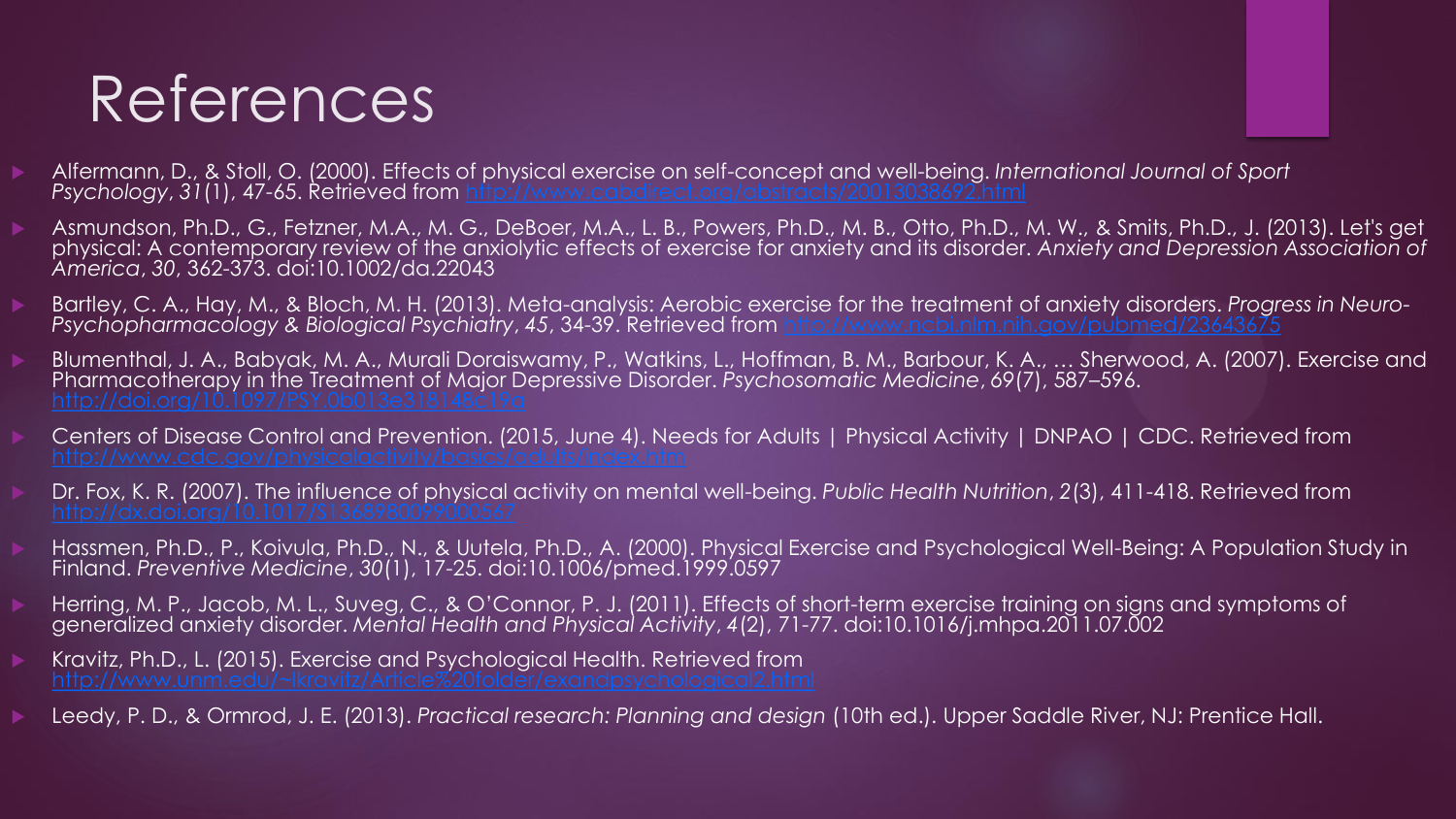## References Cont'd

- Levine, PhD, B. (2013, July 31). Why the Rise of Mental Illness? Pathologizing Normal, Adverse Drug Effects, and a Peculiar Rebellion Mad In America [Web log post]. Retrieved from [http://www.madinamerica.com/2013/07/why-the-dramatic-rise-of-mental-illness-](http://www.madinamerica.com/2013/07/why-the-dramatic-rise-of-mental-illness-diseasing-normal-behaviors-drug-adverse-effects-and-a-peculiar-rebellion/)
- Mayo Clinic. (2015). Depression (major depression) Mayo Clinic. Retrieved from [http://www.mayoclinic.org/diseases-](http://www.mayoclinic.org/diseases-conditions/depression/basics/definition/con-20032977)
- McAuley, E., Elavsky, S., Jerome, G. J., Konopack, J. F., & Marquez, D. X. (2005). Physical Activity-Related Well-Being in Older Adults: Social Cognitive Influences. *Psychology and Aging*, *31*(5), 608-617. doi:10.1037/0882-7974.20.2.295
- Moor, M. H., Beem, A. L., Stubbe, J. H., Boomsma, D. I., & Geus, E. J. (2006). Regular exercise, anxiety, depression and personality: A population-based study.*Preventive Medicine*, *42*(4), 273–279. doi:10.1016/j.ypmed.2005.12.002
- Nabkasorn, C., Miyai, N., Sootmongkol, A., Junprasert, S., Yamamoto, H., Arita, M., & Miyashita, K. (2005). Effects of physical exercise on depression, neuroendocrine stress hormones and physiological fitness in adolescent females with depressive symptoms. *European Journal of Public Health*, *16*(2), 179-184. Retrieved from <http://eurpub.oxfordjournals.org/content/16/2/179>
- National Institute of Mental Health. (2015). NIMH » Any Mental Illness (AMI) Among Adults. Retrieved from
- Peluso, M., & Andrade, L. (2005). Physical activity and mental health: the association between exercise and mood. *SciELO*, *60*(1), 61-70. Retrieved from <http://dx.doi.org/10.1590/S1807-59322005000100012>
- Powers, M. B., .G. Asmundson, G. J., & .J. Smits, J. A. (2015). Exercise for Mood and Anxiety Disorders: The State-of-the Science. *Taylor & Francis Group*, *44*(4), 237-239. doi:10.1080/16506073.2015.1047286
- Salmon, P. (2001). Effects of physical exercise on anxiety, depression, and sensitivity to stress. *Clinical Psychology Review*, *21*(1), 33-61. doi:10.1016/S0272-7358(99)00032-X